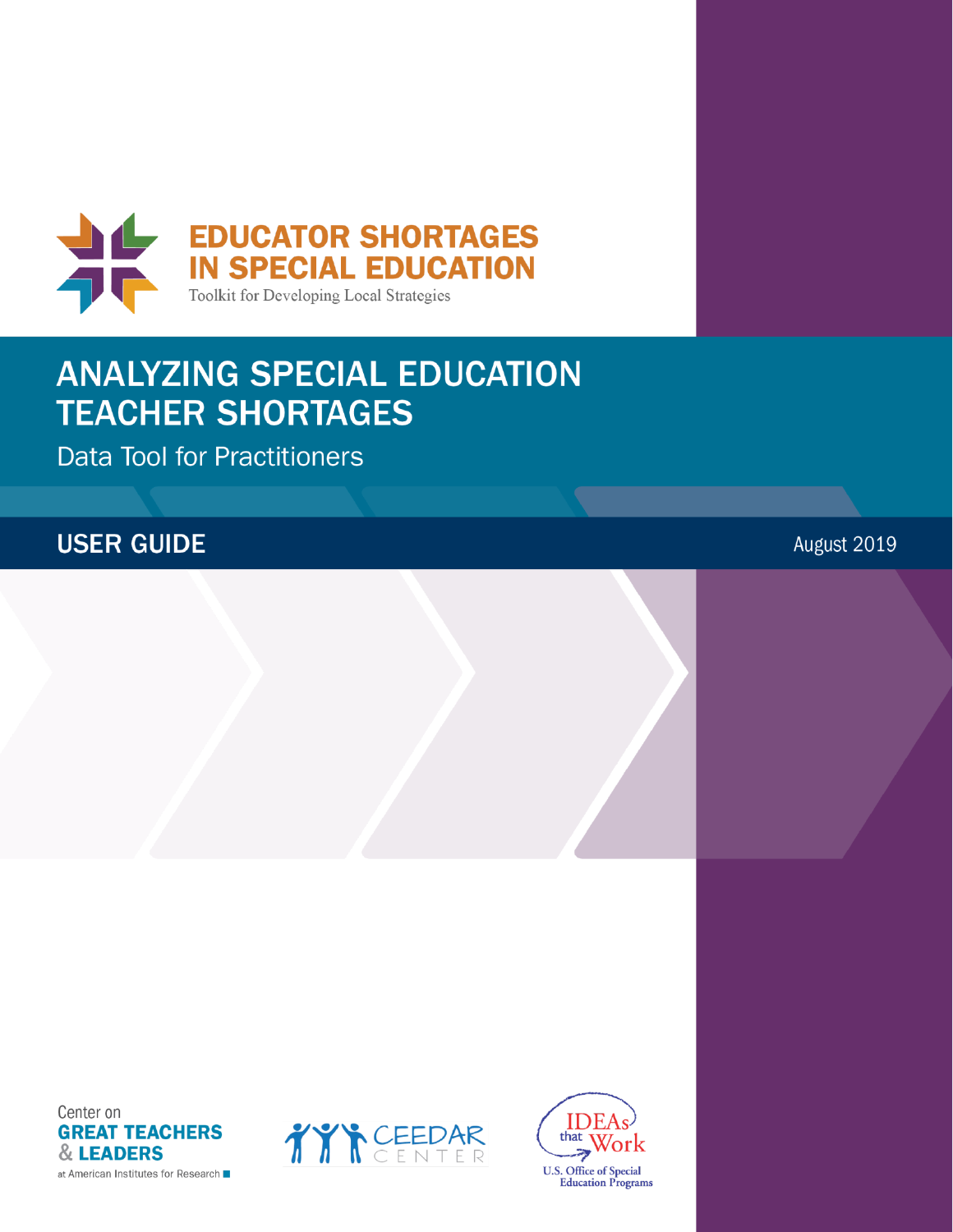## **User Guide**

#### **Analyzing Special Education Teacher Shortages: Data Tool for Practitioners**

What: Tool for identifying and visualizing special education teacher shortages across the career continuum

**Who:** States, regions, districts, and educator preparation programs

**Why:** Helps teams initiate cross-partner conversations about special education teacher shortage data to reach a shared understanding of challenges and opportunities

**How:** Excel workbook optimized for Microsoft Windows 7 and 10 with MS Office 2013 and later (also compatible with Microsoft Office for Mac)

The **Analyzing Special Education Teacher Shortages: Data Tool for Practitioners** supports states, regions, districts, and educator preparation programs (EPPs) in identifying and visualizing the development of special education teacher shortages across the entire educator career continuum, from entry into EPPs to entering the classroom to becoming an experienced educator.

This tool fits within the *[Educator Shortages in Special Education: Toolkit for Developing Local](https://gtlcenter.org/technical-assistance/toolkits/educator-shortages-special-education)  [Strategies](https://gtlcenter.org/technical-assistance/toolkits/educator-shortages-special-education)* suite of resources from the Center on Great Teachers and Leaders (GTL Center) and the Collaboration for Effective Educator Development, Accountability, and Reform (CEEDAR) Center. This user guide is a supplemental document to help teams use the data tool and reflect on the analysis based on their state and local contexts.

The conceptual design of the tool is based on an existing GTL Center resource titled *[Insights on](https://gtlcenter.org/technical-assistance/toolkits/data-tool-diversifying-the-educator-workforce)  [Diversifying the Educator Workforce: Data Tool for Practitioners,](https://gtlcenter.org/technical-assistance/toolkits/data-tool-diversifying-the-educator-workforce)* which supports teams as they identify and visualize gaps in the diversity of the educator workforce. These tools can be used together to identify strategies to strengthen and diversify the educator pipeline.

## **What Is the Data Tool?**

The Data Tool is an Excel workbook that supports users in examining special education teacher shortages across the career continuum. State education agencies (SEAs), regional education agencies, districts, and EPPs can use the data tool to do the following:

- Analyze patterns in the development of special education teacher shortages at the state, district, school, and EPP levels.
- Identify crucial points along the educator career continuum where implementing carefully selected strategies can help mitigate special education teacher shortages.
- Promote collaborative, cross-partner conversations about special education teacher shortages that will lead to identifying data sources, examining root causes, and selecting comprehensive educator talent management strategies to address the root causes of shortages.

The Data Tool supports users in examining special education teacher shortages through three distinct lenses. The lenses enable teams to develop a deeper understanding of the nature of these shortages by exploring the problem from multiple data-based perspectives.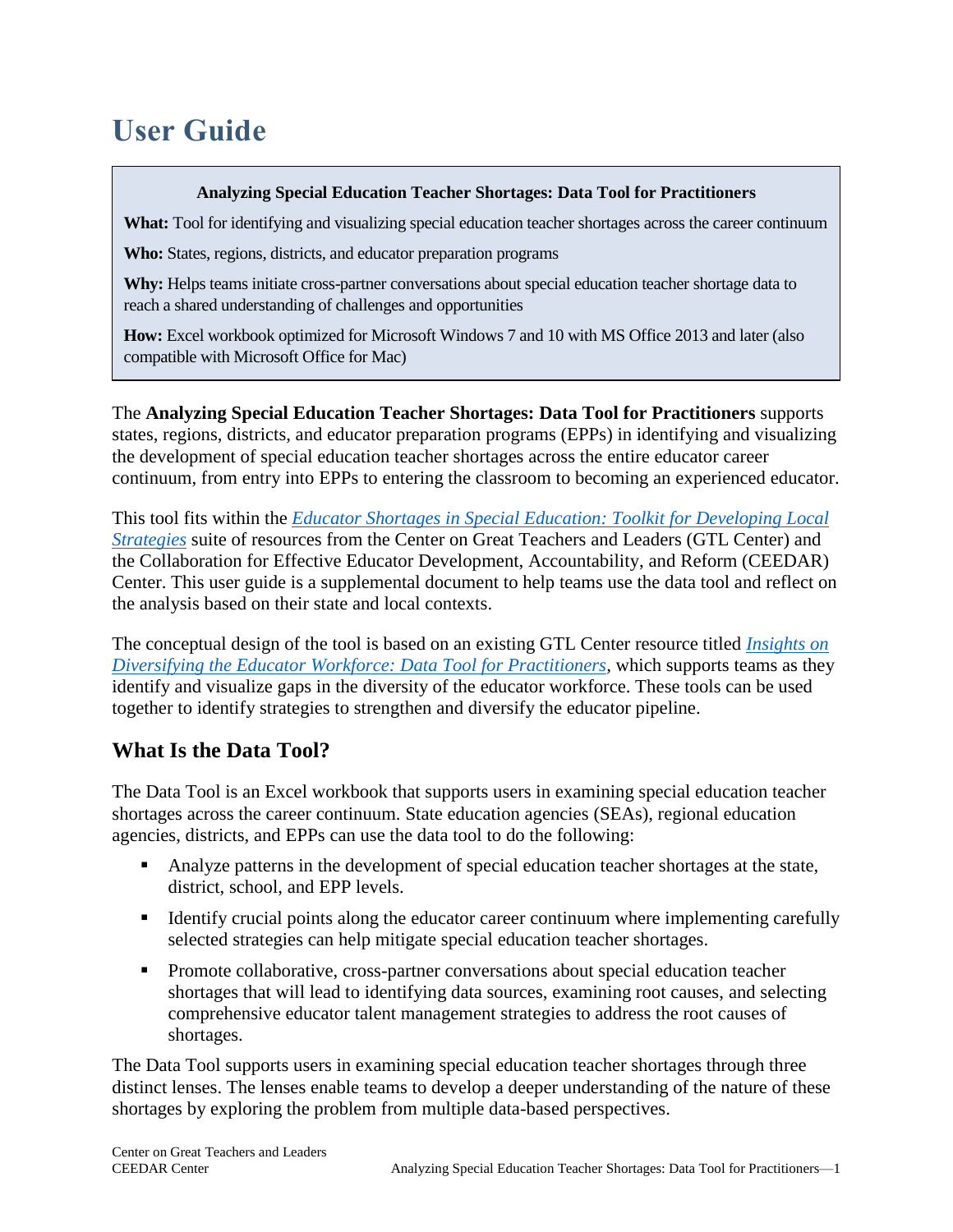#### **Data Tool Lenses**

- The **Development of Gaps** focuses on the educator career continuum, charting how the attrition of teachers in special education compares with the attrition of the overall teacher population as they move from preservice to in-service.
- The **Teacher Hiring Funnel** focuses on the educator career continuum specifically for special education teachers, identifying the most significant moments of attrition.
- **EXECOUNTER IS Accountability Score Results** identify how special education teacher attrition varies across districts and schools based on outcomes for students with disabilities (SWDs) as measured by Every Student Succeeds Act (ESSA) accountability scores.

For each lens, users can enter their own data into the Data Tool and automatically generate an intuitive visualization to support interpreting the data, exploring potential root causes, and planning next steps. The Development of Gaps and Teacher Hiring Funnel lenses examine the development of shortages across time; the Accountability Score Results lens focuses on examining the intersection between student achievement and teacher attrition.

## **How Do We Use the Data Tool?**

Users enter their own data directly into the Excel workbook, which automatically generates easyto-understand graphs and charts that visualize shortages across the educator career continuum. Each lens has a dedicated tab in each workbook. When a user enters data, the workbook immediately updates its visuals. In addition, when a user enters data into the Development of Gaps lens tab, the workbook automatically copies that data into the Teacher Hiring Funnel lens tab, saving time and avoiding redundant data entry.

The Data Tool enables users to identify where and when shortages are developing along the educator career continuum, but it does not indicate why those shortages exist. The Data Tool should be a first step for users in a longer, data-rich conversation about shortages and ways to address them. For example, if the Data Tool reveals that special education teacher retention drops markedly between the third and fifth years of teaching, teams should identify other sources of data, such as surveys and exit interviews, to discover the circumstances and reasoning for that data point.

The GTL Center expressly designed the workbooks to be fast, responsive, and easy to understand, regardless of a user's skill level in working with data or spreadsheets. The userfriendly design is intended to help teams initiate conversations about shortages and engage in collaborative problem solving. The analyses in the workbooks provide a starting point for a conversation that should be considered in conjunction with multiple sources of data. This tool should not be used as a substitute for data analysis approaches that require statistically valid and reliable methods.

### **Who Should Use the Data Tool?**

The Data Tool is intended to be used by a collaborative team consisting of SEA, regional, district, school, and EPP representatives. *Because shortages can impact any point of the educator career continuum, it is critical that teams using this tool involve partners from all stages of the career continuum, from attracting to preparing to retaining teachers.* Partners from the state,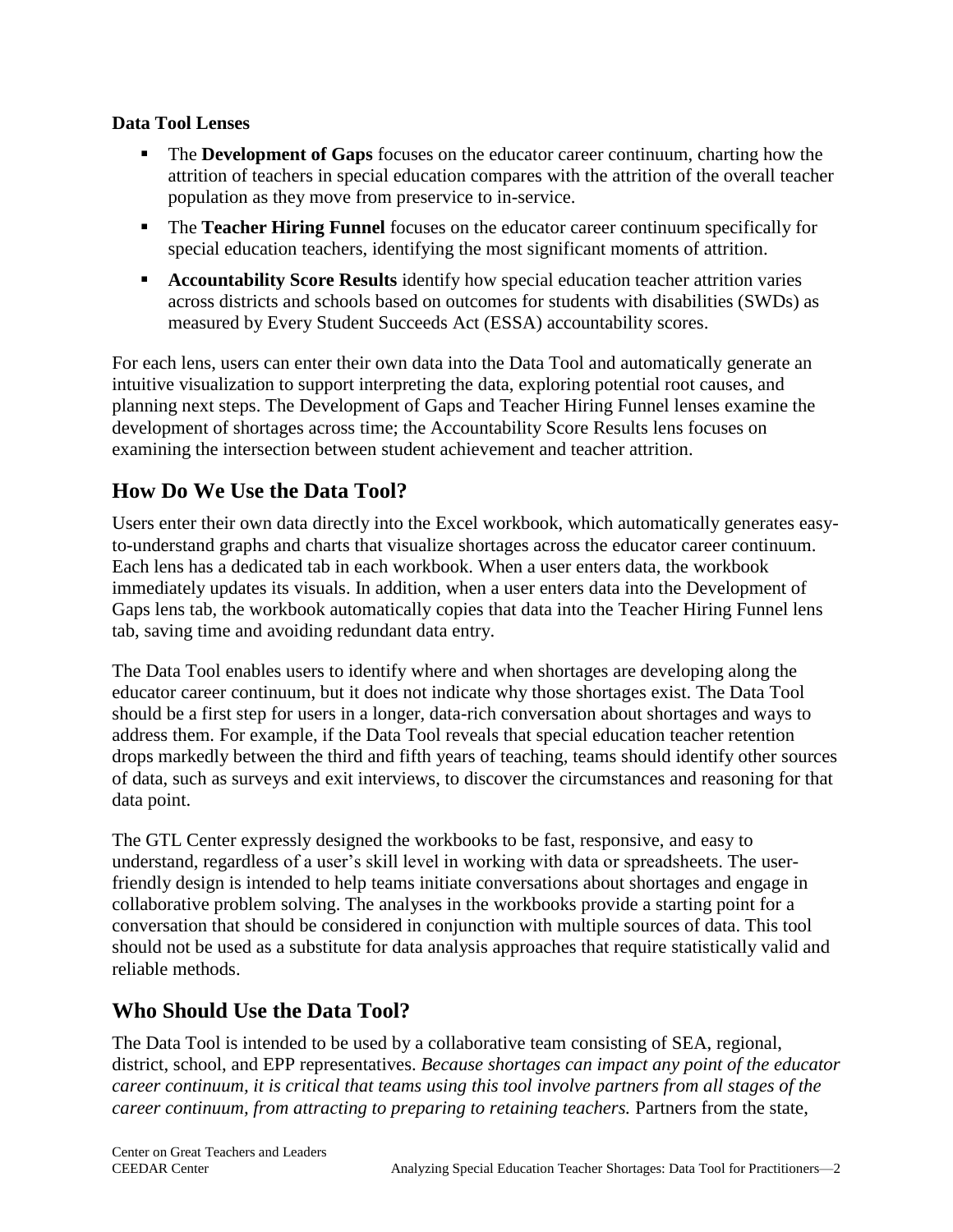local, and EPP levels will be able to contribute different sources of data to the tool to help create a more comprehensive picture of shortages across the career continuum.

Table 1 describes potential sources of data according to partner roles.

| <b>Role</b>         | <b>Stage of the career continuum</b> | <b>Potential data sources</b>                                               |
|---------------------|--------------------------------------|-----------------------------------------------------------------------------|
| <b>State</b>        | Attracting, preparing, retaining     | EPP admissions, licensure test passage<br>rates, teaching hiring, retention |
| District and school | Attracting, retaining                | Teacher hiring, retention                                                   |
| EPP                 | Attracting, preparing                | EPP admissions, certification, retention                                    |

**Table 1. Role Descriptions and Potential Data Types**

## **Using the Data Tool**

This section describes each lens in greater depth:

- Purpose
- Sample visual
- Guidance on how to interpret the data and visuals
- Questions for going deeper

Technical instructions for inputting data appear directly in the Excel workbooks.

## **About Missing Data**

Having data available for each category is not necessary to obtain valuable insights. Although having multiple data points is valuable, the Data Tool will provide useful visuals with limited data and point to open questions that the missing data leave unanswered.

## **The Development of Gaps Lens**

#### **Purpose**

The Development of Gaps lens compares the attrition of special education teachers with the attrition of the overall teacher population across the educator career continuum. Beginning with the total numbers of teachers applying to EPPs in a state, region, or district, this chart tracks each step of the career continuum and shows how gaps develop between the retention of special education teachers and the overall teacher population (Figure 1). If data are missing, the visual will display gaps according to the available data.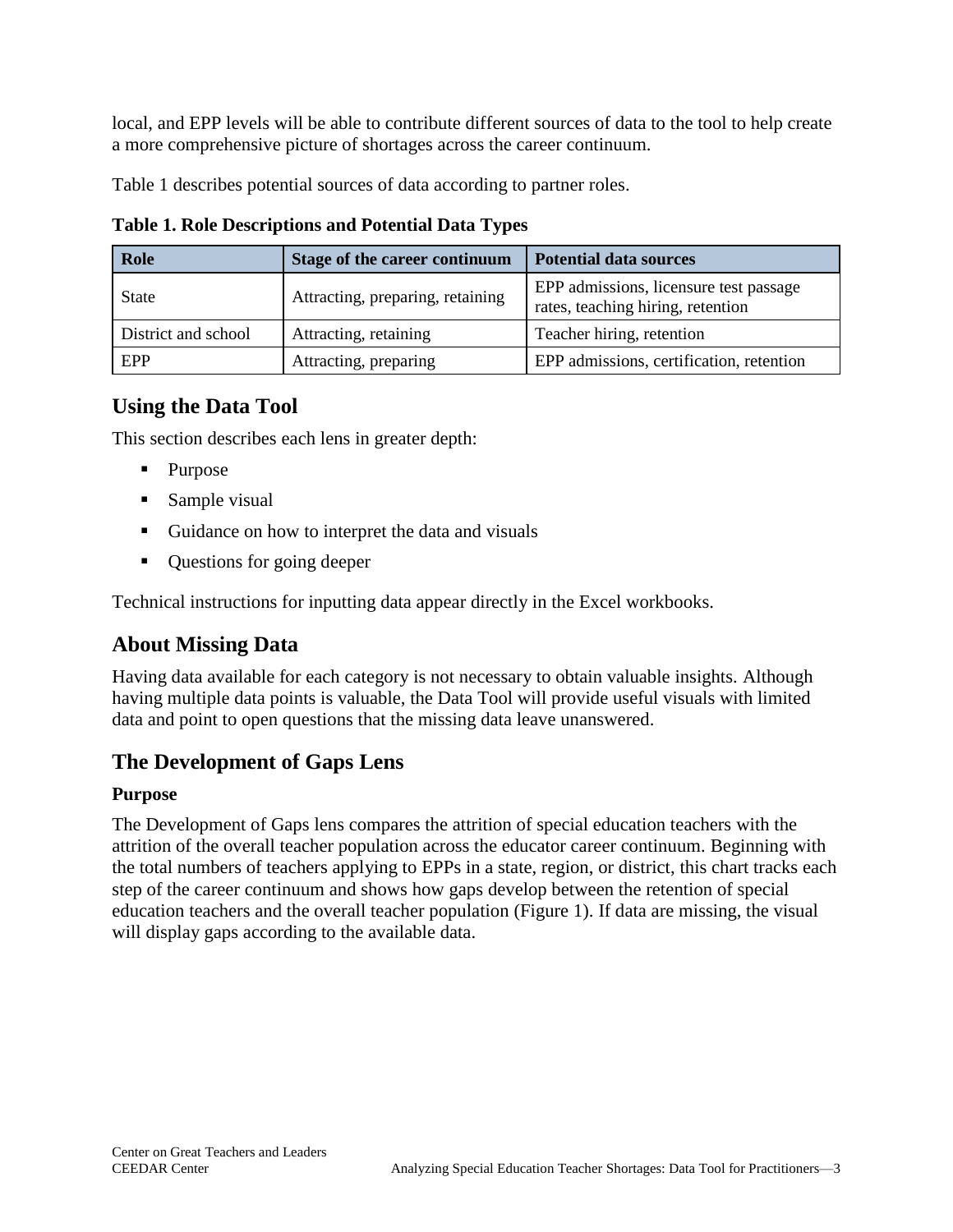



#### **Interpreting the Data**

The Development of Gaps lens recognizes that some attrition is to be expected as teachers progress through the career continuum. As teachers transition from their EPPs to completing licensure requirements to entering the classroom, it is natural that some candidates or teachers will drop out of the pipeline for assorted reasons, which may or may not be within the locus of control of state, local, and EPP partners. However, too many candidates leaving the pipeline can lead to teacher shortages. Furthermore, too many candidates in a particular subject area leaving the pipeline can lead to a subject-specific shortage. These scenarios suggest the need for targeted educator talent management strategies to address the root causes of why these teachers are leaving.

Although data entry is based on the numbers of teachers, the Development of Gaps workbook displays percentages of teacher retained across time. Therefore, the initial data point in the chart for "teacher preparation program applied" will be always 100% for both the overall teacher population and the special education teacher population. Data points for subsequent stages of the career continuum will reflect the percentage of the beginning population that was retained. For example, if 50 special education teachers apply to an EPP, 45 are admitted, and 40 become enrolled, then the percentage of teachers retained goes from 100% to 90% to 80%.

This workbook can help teams visualize whether a state, region, district, or EPP is losing special education teachers at a greater rate than the overall population of teachers. For example, if a state is losing special education teachers at the exact rate as it is losing teachers from the general population, then the lines will be identical. If a state is losing special education teachers at a greater rate than it is losing teachers from the general population, then the line for special education teachers will have a steeper negative slope, and the gap between special education teachers and the general teacher population will widen.

Comparing the slopes of the lines for the special education teacher population and the overall teacher population can help teams pinpoint crucial points along the educator career continuum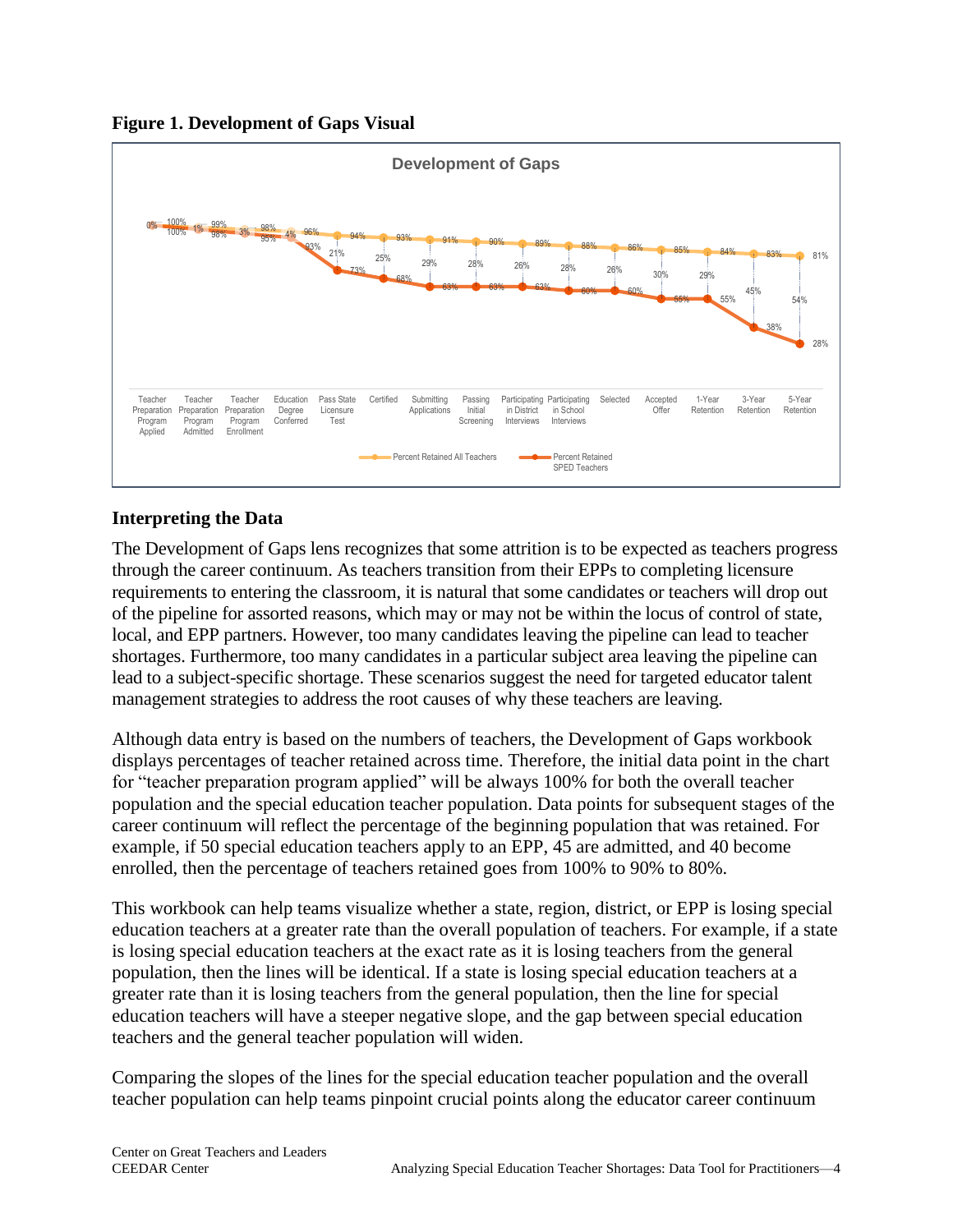where the gap between the retention of special education teachers and all teachers is expanding and a subject-specific shortage is developing. To assist with this analysis, the tool produces a prioritization table (see Table 2) that ranks the steps of the pipeline in order of those that widen the gap between special education teachers and the overall population the most.

| Category                                      | <b>Gap Increase</b> |
|-----------------------------------------------|---------------------|
| Pass State Licensure Test                     | 18%                 |
| 3-Year Retention                              | 16%                 |
| 5-Year Retention                              | 9%                  |
| Certified                                     | 4%                  |
| <b>Submitting Applications</b>                | 4%                  |
| <b>Accepted Offer</b>                         | 4%                  |
| <b>Teacher Preparation Program Admitted</b>   | 1%                  |
| <b>Teacher Preparation Program Enrollment</b> | 1%                  |
| <b>Education Degree Conferred</b>             | 1%                  |
| Participating in School Interviews            | 1%                  |
| Passing Initial Screening                     | $-1\%$              |
| Participating in District Interviews          | $-1\%$              |
| Selected                                      | $-1\%$              |
| 1-Year Retention                              | $-1\%$              |

**Table 2. Development of Gaps Prioritization Table** 

The sample data displayed in Figure 1 and Table 2 show several notable points at which the gap widens between the percentage of all teachers retained and the percentage of special education teachers retained. The first is between having an education degree conferred and passing the state licensure test (18% difference). The second is between the 1-, 3-, and 5-year retention marks (16% and 9% differences). The noticeable decline in special education teacher retention at these points, especially when compared with the retention rate of the overall population, suggests that these are crucial points along the career continuum where the team might consider carefully implementing selected strategies to address special education teacher shortages.

#### **Questions for Going Deeper**

- Where in the pipeline is the gap between special education teachers and the overall teacher population expanding the most?
- What types of strategies may be impactful for closing these gaps at these particular stages of the pipeline?
- Which of the steps at which the gap develops can be impacted most, given your role and scope of control?
- What additional quantitative and qualitative data can be collected (or are already available) to shed light on the reasons for expanding gaps between the retention of special education teachers and the overall teacher population?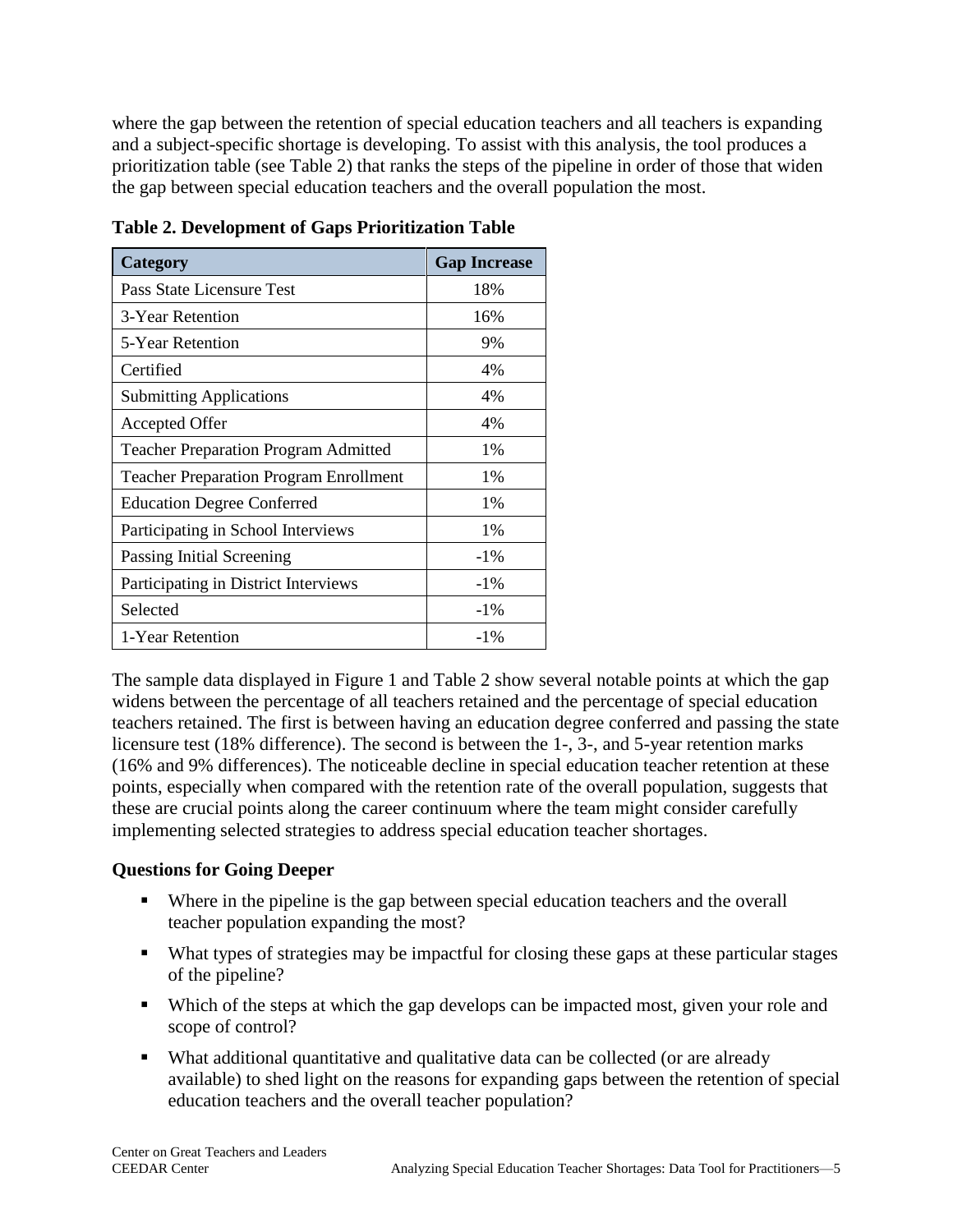## **Teacher Hiring Funnel Lens**

#### **Purpose**

The Teacher Hiring Funnel lens focuses on the number—not percentage—of special education candidates or teachers at each step of the educator pipeline. The lens reveals the steps in the pipeline that result in the greatest attrition of special education teachers. The visual display in Figure 2 illustrates the way the total population of special education candidates or teachers shrinks, grows, or remains the same through each step of the pipeline.



#### **Figure 2. Teacher Hiring Funnel Visual**

#### **Interpreting the Data**

This lens encourages users to question why special education teachers are leaving the pipeline at a given step, regardless of how their attrition compares with the general population of teachers. This perspective enables practitioners to better understand the characteristics of the teacher shortage by bringing special education teachers into the foreground of the data analysis.

To help users identify the steps that represent the greatest points of attrition, this lens also includes a prioritization table (see Table 3), which ranks the steps of the educator pipeline in order of most to least significant loss of special education candidates or teachers.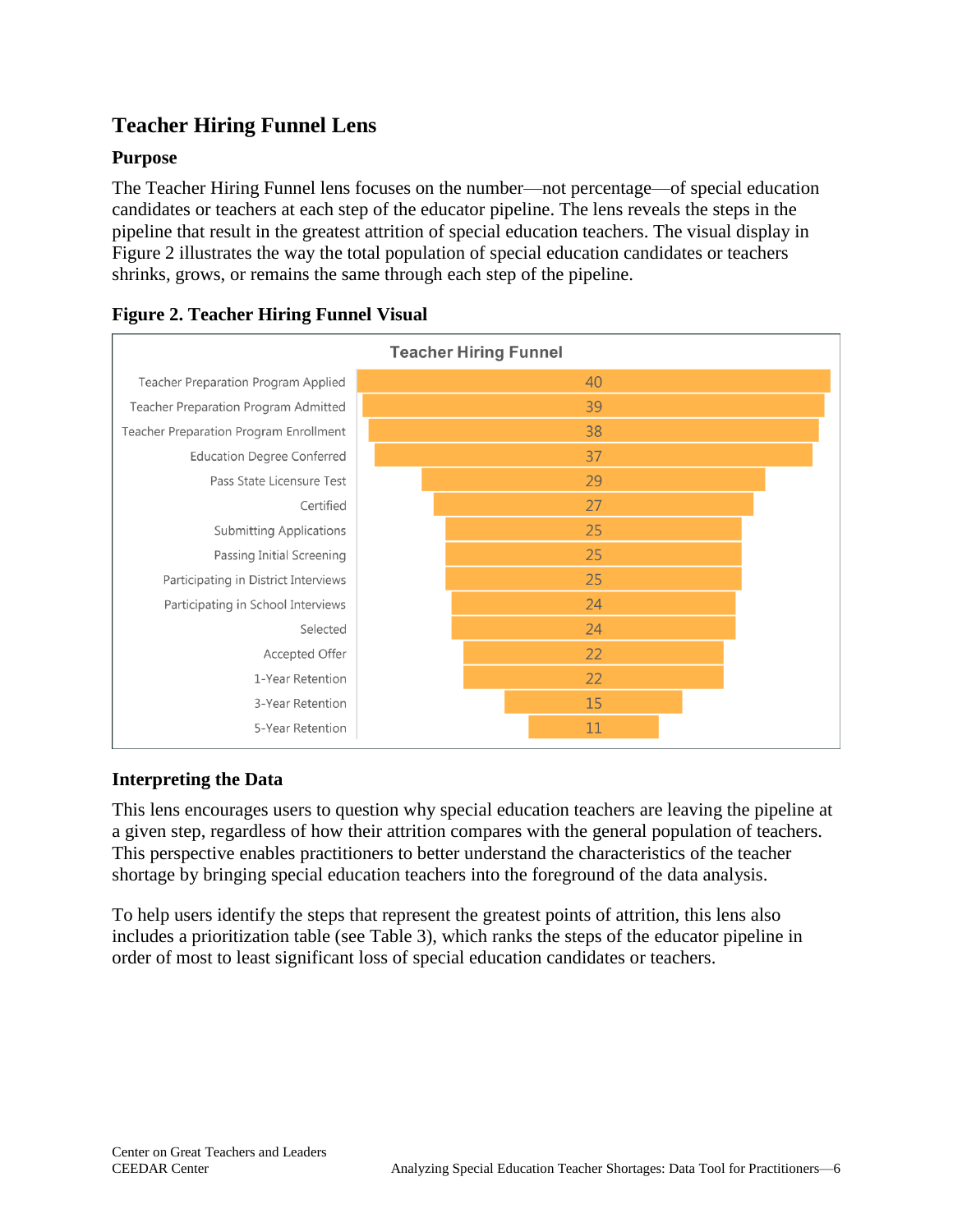| <b>Rank</b> | Category                                      | <b>Teacher Loss</b> |
|-------------|-----------------------------------------------|---------------------|
| 1           | Pass State Licensure Test                     | $-8$                |
| 2           | 3-Year Retention                              | $-7$                |
| 3           | 5-Year Retention                              | $-4$                |
| 4           | Certified                                     | $-2$                |
| 5           | <b>Submitting Applications</b>                | $-2$                |
| 6           | Accepted Offer                                | $-2$                |
| 7           | 1-Year Retention                              | $-2$                |
| 8           | <b>Teacher Preparation Program Admitted</b>   | $-1$                |
| 9           | <b>Teacher Preparation Program Enrollment</b> | $-1$                |
| 10          | <b>Education Degree Conferred</b>             | $-1$                |
| 11          | Participating in School Interviews            | $-1$                |
| 12          | Passing Initial Screening                     | 0                   |
| 13          | Participating in District Interviews          | 0                   |

**Table 3. Teacher Hiring Funnel Prioritization Table** 

#### **Questions for Going Deeper**

- Where in the pipeline do most special education candidates or teachers drop out of the profession?
- What types of strategies may be impactful for retaining more special education candidates or teachers at critical points in the career continuum?
- What additional quantitative and qualitative data can be collected (or are already available) to shed light on the reasons special education candidates and teachers are leaving the profession at the steps that the tool prioritizes?

## **Accountability Score Results Lens**

#### **Purpose**

Special education shortages are deeply intertwined with issues of equitable access. Unfortunately, chronic shortages of special education teachers have made it difficult to ensure that all SWDs have access to effective and experienced teachers who are able to deliver specialized instruction and personalized learning supports. Lack of access to effective instruction has widened achievement gaps between SWDs and their nondisabled peers, which in turn has made it more difficult to attract and retain special education teachers in high-need settings.

The Accountability Score Results lens identifies how special education teacher attrition varies across districts or schools based on the achievement gap between SWDs and their nondisabled peers. The tool uses ESSA accountability scores to determine achievement gaps for several reasons. First, ESSA accountability score information is easily accessible to the public. Many states publish school or district report cards with these scores. Second, although states were allowed flexibility in designing their accountability systems to align with their priorities, ESSA requires that states establish student performance goals and include a broader measure of student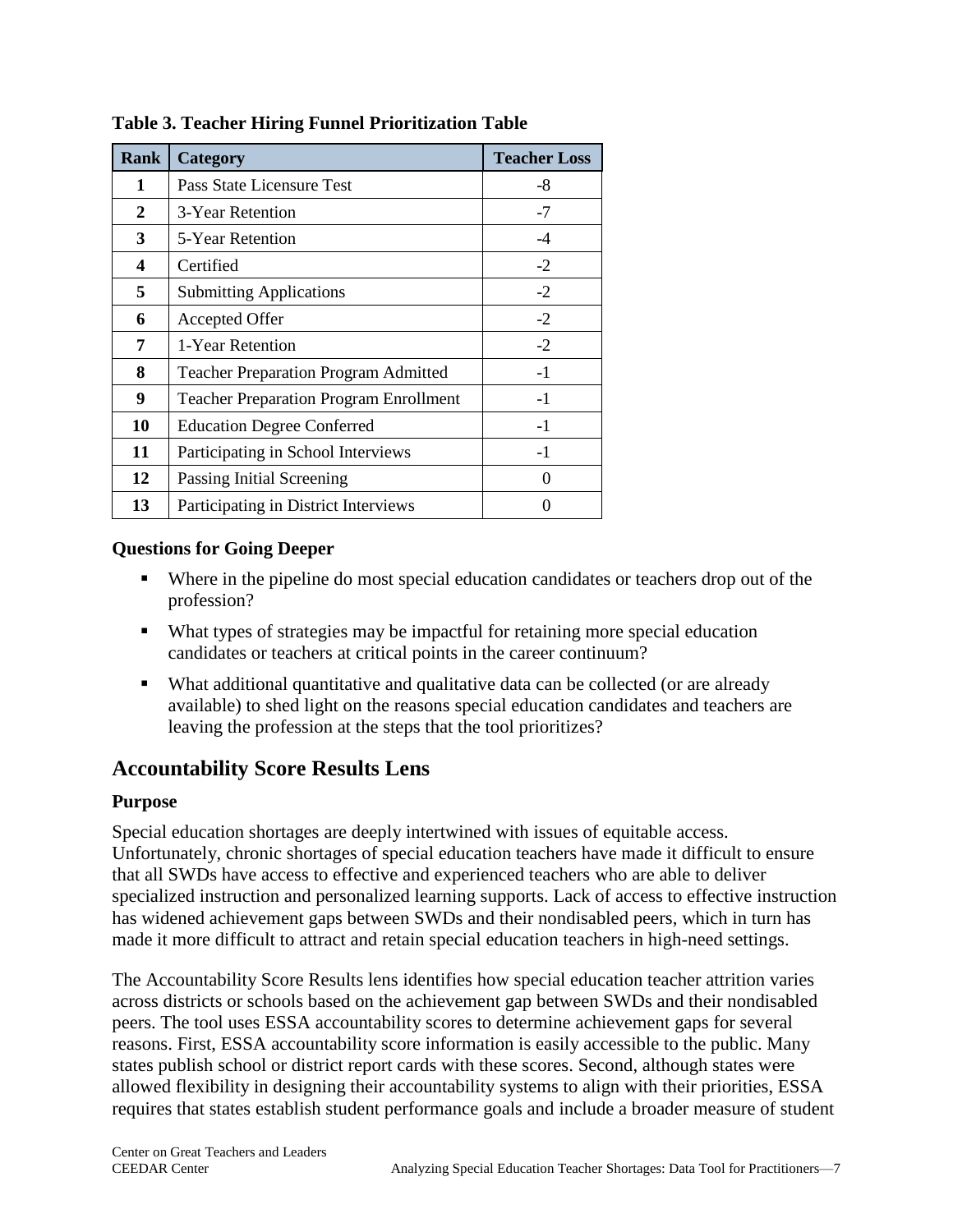performance beyond test scores. Third, ESSA maintains a requirement for the disaggregation of student subgroups for accountability purposes, including a subgroup for disability status.



**Figure 3. Accountability Score Results Visual**

#### **Interpreting the Data**

The Accountability Score Entry worksheet automatically calculates the difference between the ESSA accountability scores for the SWD subgroup and the overall student population for each school or district. Schools or districts are then placed into three percentile groups based on the score gaps:

- **Above 75th percentile (green line):** Schools/districts that have the highest scores for SWDs relative to the overall student population and, therefore, the smallest achievement gaps between SWDs and the overall population.
- **Below 25th percentile (red line):** Schools/districts that have the lowest scores for SWDs relative to the overall student population and, therefore, the greatest achievement gaps between SWDs and the overall population.
- **Between 25th and 75th percentiles (gray line)**

Much like the Development of Gaps lens, the Accountability Score Results chart displays percentages of teacher retained across time. Because this analysis focuses on the school and district roles in the in-service portion of the educator career continuum, the first data point is the number of candidates submitting applications to a school or district.

The chart visual can help teams determine if there are differences in the rates at which special education teachers are retained in schools or districts with greater achievement gaps for SWDs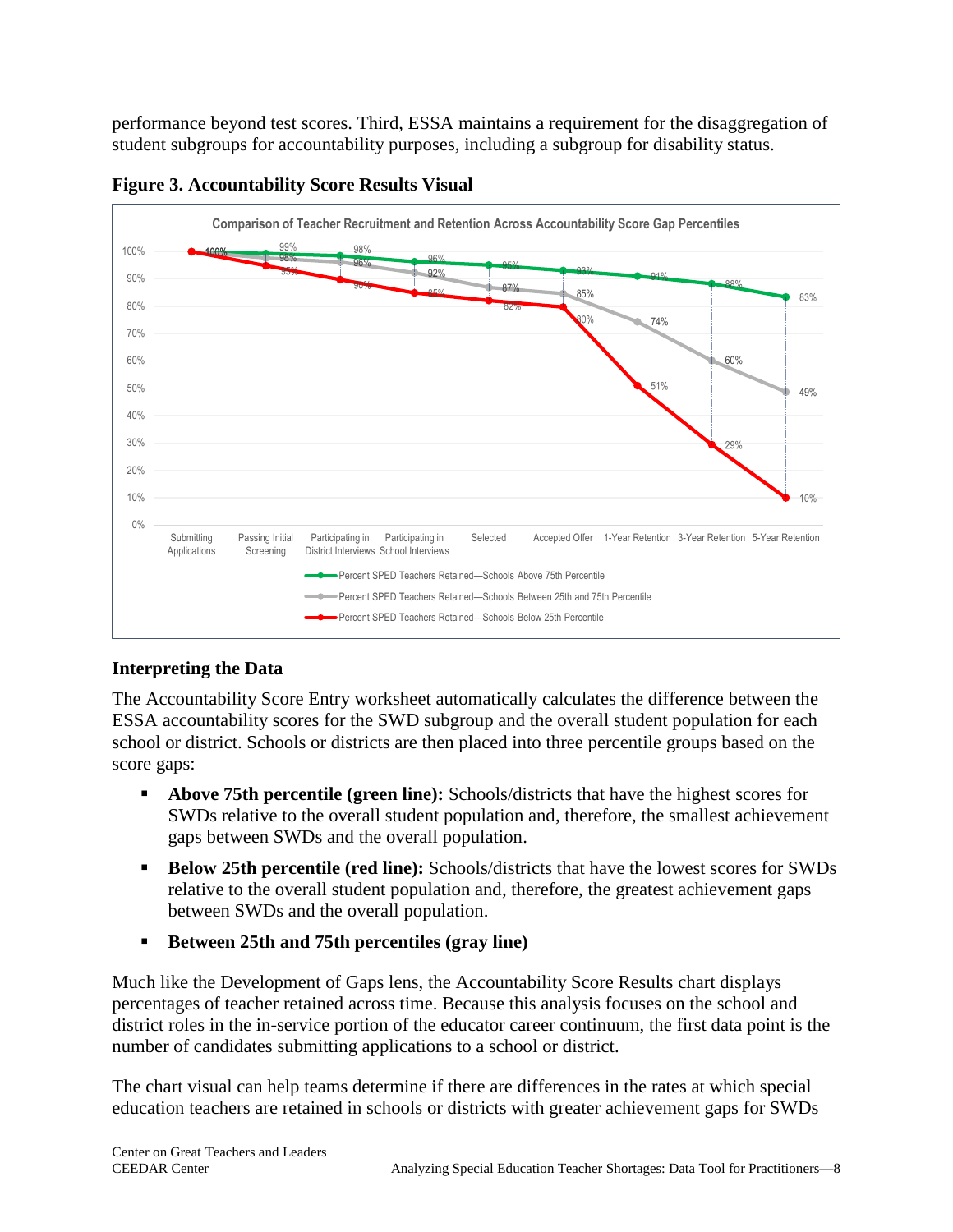versus smaller achievement gaps. In this example, the group of schools above the 75th percentile (schools with the smallest achievement gaps) experienced relatively little special education teacher attrition; 83% of the teachers who submitted applications were still teaching in their schools after 5 years. The group of schools below the 25th percentile (school with the greatest achievement gaps) experienced much greater special education teacher attrition; only 10% of the teachers who submitted applications were still teaching in their schools after 5 years. Table 4 shows the gaps in retention between the group above the 75th percentile and the group below the 25th percentile.

| <b>Rank</b> | Category                             | <b>Gap Increase</b> |
|-------------|--------------------------------------|---------------------|
| 1           | 5-Year Retention                     | 73%                 |
| 2           | 3-Year Retention                     | 59%                 |
| 3           | 1-Year Retention                     | 40%                 |
| 4           | Accepted Offer                       | 13%                 |
| 5           | Selected                             | 13%                 |
| 6           | Participating in School Interviews   | 11%                 |
| 7           | Participating in District Interviews | 9%                  |
| 8           | Passing Initial Screening            | 4%                  |
| 9           | <b>Submitting Applications</b>       | 0%                  |

**Table 4. Accountability Score Results Ranking Table** 

Note that depending on the level that is chosen for analysis (school or district), the data may or may not account for teachers who change schools within a district, take teaching positions outside of special education, or transition to leadership roles.

#### **Questions for Going Deeper**

- Where in the pipeline do most special education candidates or teachers drop out of the profession in schools experiencing larger achievement gaps? How does this compare with schools experiencing smaller achievement gaps?
- Which schools or districts need the most targeted support with recruiting and retaining special education teachers?
- What types of strategies may be impactful for retaining more special education teachers in the highest need schools?
- What additional quantitative and qualitative data can be collected (or are already available) to shed light on the reasons that special education candidates and teachers are leaving the highest need schools?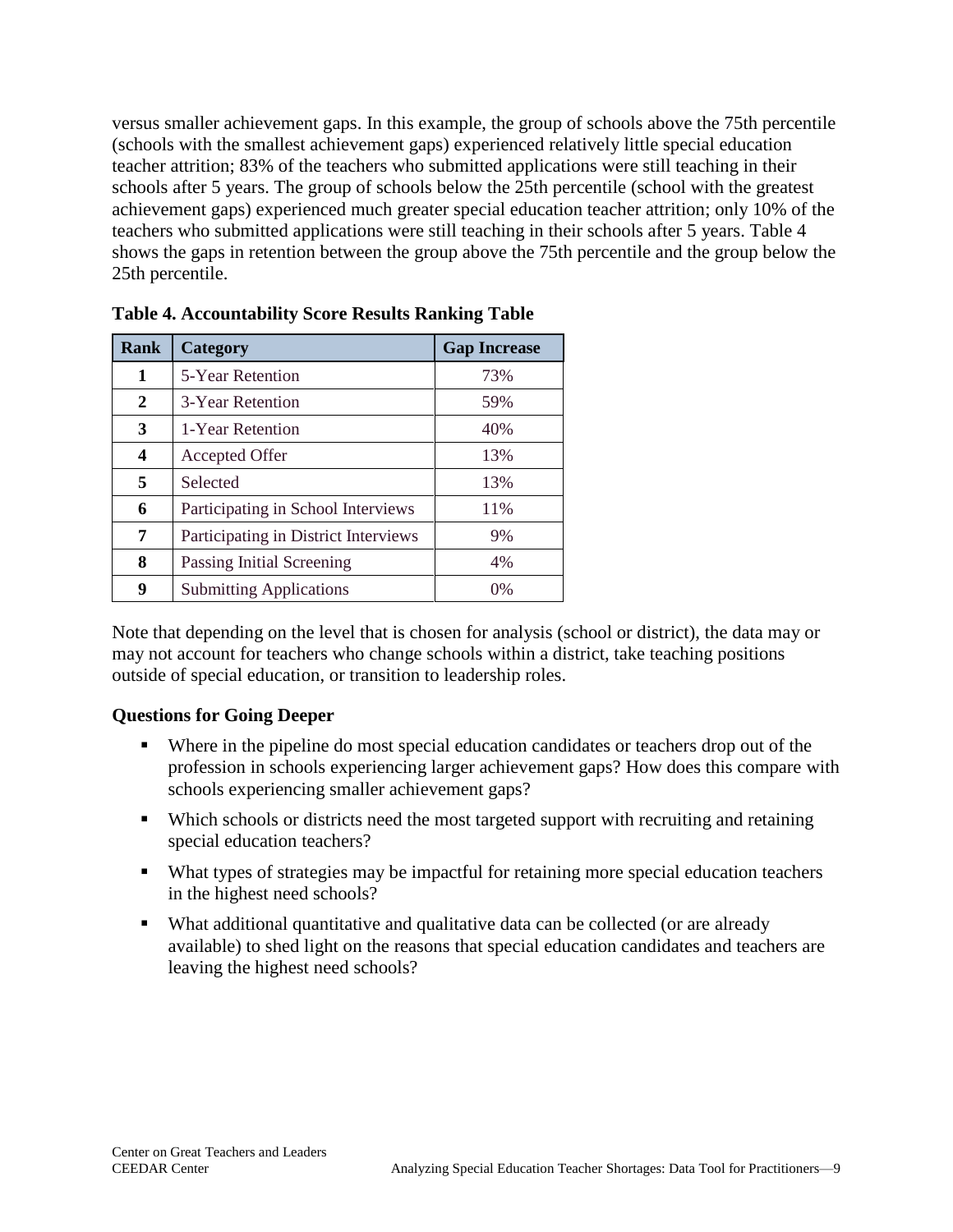## **Next Steps**

Completing the Data Tool and obtaining these insights is only the first of many steps that are necessary to address special education teacher shortages in a state, region, or district. Based on the insights that practitioners obtain by using the tool, they should next plan processes for robust stakeholder engagement and root-cause analysis to uncover the reasons for the gaps that were revealed and design strategies to close them. The *[Educator Shortages in Special Education:](https://gtlcenter.org/technical-assistance/toolkits/educator-shortages-special-education)  [Toolkit for Developing Local Strategies](https://gtlcenter.org/technical-assistance/toolkits/educator-shortages-special-education)* from the GTL Center and the CEEDAR Center provides tools and resources that can assist teams with the next stages of root-cause analysis, strategy selection, and implementation.

State teams interested in additional support related to the toolkit should contact the CEEDAR [Center.](http://ceedar.education.ufl.edu/contact/)